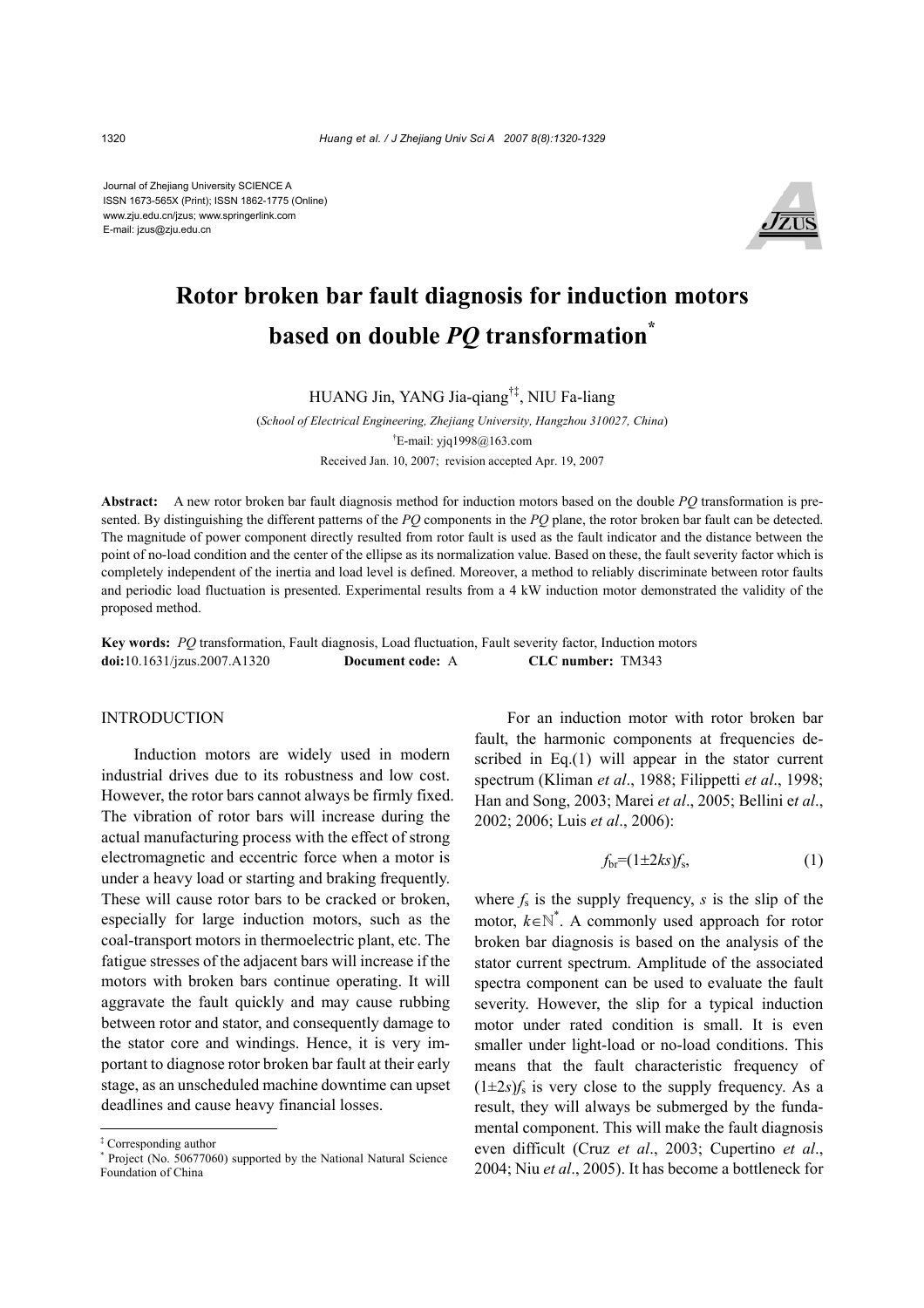rotor broken bars fault diagnosis in induction motors.

In order to avoid the influence of the spectrum leakages of the fundamental component, Cardoso and Saraiva (1993) and Cruz and Cardoso (2000) proposed the Park vector and the extended Park vector methods, respectively. The former transforms the spectrum analysis into the recognition of graphics. But it just discriminates a circle from an ellipse, which is difficult at the inception of the rotor broken bars fault. The latter introduces some new frequency components due to the effect of the square operator. Despite these disadvantages, the authors developed a new diagnostic technique based on the multiple reference frames theory (Cruz *et al*., 2003; Cruz and Cardoso, 2004). However, a precise value of supply frequency must be given first, which is difficult when the supply quality is poor. Utilizing the modern signal processing techniques such as wavelet analysis, Hilbert-Huang transformation, etc., researchers tried to investigate the startup or breakdown process of the induction motors (Cupertino *et al*., 2004; Niu *et al*., 2005). However, these methods are not always valid. Moreover, the load fluctuation cannot be taken into account and the appropriate expression of the fault severity is not given.

In order to overcome this technique puzzle, a new method of rotor broken bar fault diagnosis for induction motors based on the double *PQ* transformation is presented in this paper. Detection of the rotor broken bar fault is realized and a fault severity factor which is completely independent of the inertia and load level of the induction motors is defined. The discrimination between rotor broken bar fault and periodic load fluctuation is also addressed at the end of the paper.

#### *PQ* TRANSFORMATION

## **Synchronous** *dq***0 reference frame transformation method**

The transformation matrix from the stationary three-phase *abc* to the synchronous  $d_cq_c0$  reference frame can be expressed as

$$
C_{d_c,q_c}^{a,b,c} = \sqrt{\frac{2}{3}} \begin{bmatrix} \cos\theta & \cos(\theta - 2\pi/3) & \cos(\theta + 2\pi/3) \\ -\sin\theta & -\sin(\theta - 2\pi/3) & -\sin(\theta + 2\pi/3) \end{bmatrix},
$$
\n(2)

where  $\theta = \omega_s t + \theta_0$  is the angle between *d*-axis and *a*-axis,  $\theta_0$  is the angle at  $t=0$  and  $\omega_s = 2\pi f_s$ . For simplicity, the zero sequence components have been left out in this paper.

The fundamental positive sequence current components appear as constants in the *dq* current components. The frequencies of the fault feature components in Eq.(1) are transformed to 2*ksf*s. But the accurate supply frequency is very difficult to measure because it keeps fluctuating. If there is an error, ∆*f*s, between the actual frequency and the measured one, a component at frequency ∆*f*s will be introduced into the *dq* current components. On the other hand, because the rated slip is only approximately  $0.5\%~5\%$ for induction motors, the fault feature frequency 2*ksf*<sup>s</sup> is about 0.5~5 Hz for *k*=1. Therefore, the fault feature components will be mixed with the introduced component due to the error in the measured supply frequency, which makes reliable fault diagnosis difficult.

#### **Definition of the** *PQ* **transformation**

Ideally, the balanced supply voltage in the *abc* reference frame can be expressed as

$$
\begin{cases}\n u_a = \sqrt{2}U\cos(\omega_s t), \\
 u_b = \sqrt{2}U\cos(\omega_s t - 2\pi/3), \\
 u_c = \sqrt{2}U\cos(\omega_s t + 2\pi/3),\n\end{cases}
$$
\n(3)

where  $\sqrt{2}U$  refers to the magnitude of the phase voltages. The stator currents can be written as

$$
\begin{cases}\ni_a = \sqrt{2}I\cos(\omega_s t - \alpha_I), \\
i_b = \sqrt{2}I\cos(\omega_s t - \alpha_I - 2\pi/3), \\
i_c = \sqrt{2}I\cos(\omega_s t - \alpha_I + 2\pi/3),\n\end{cases} (4)
$$

for a healthy motor, where  $\sqrt{2}I$  and  $\alpha$ <sub>I</sub> refer to the magnitude and the phase angle, respectively.

Obviously, the values of  $u_a$ ,  $u_b$  and  $u_c$  can be used to substitute for the elements of the first row in Eq.(2). The elements of the second row in Eq.(2) can be obtained by performing Hilbert transformation on *ua*, *ub* and *uc* respectively. Consequently, a new matrix c , Ic  $\hat{C}_{d_c, q_c}^{a, b, c}$  is constructed as follows:

$$
\hat{C}_{d_c,q_c}^{a,b,c} = \begin{bmatrix} u_a & u_b & u_c \\ -H(u_a) & -H(u_b) & -H(u_c) \end{bmatrix}, \quad (5)
$$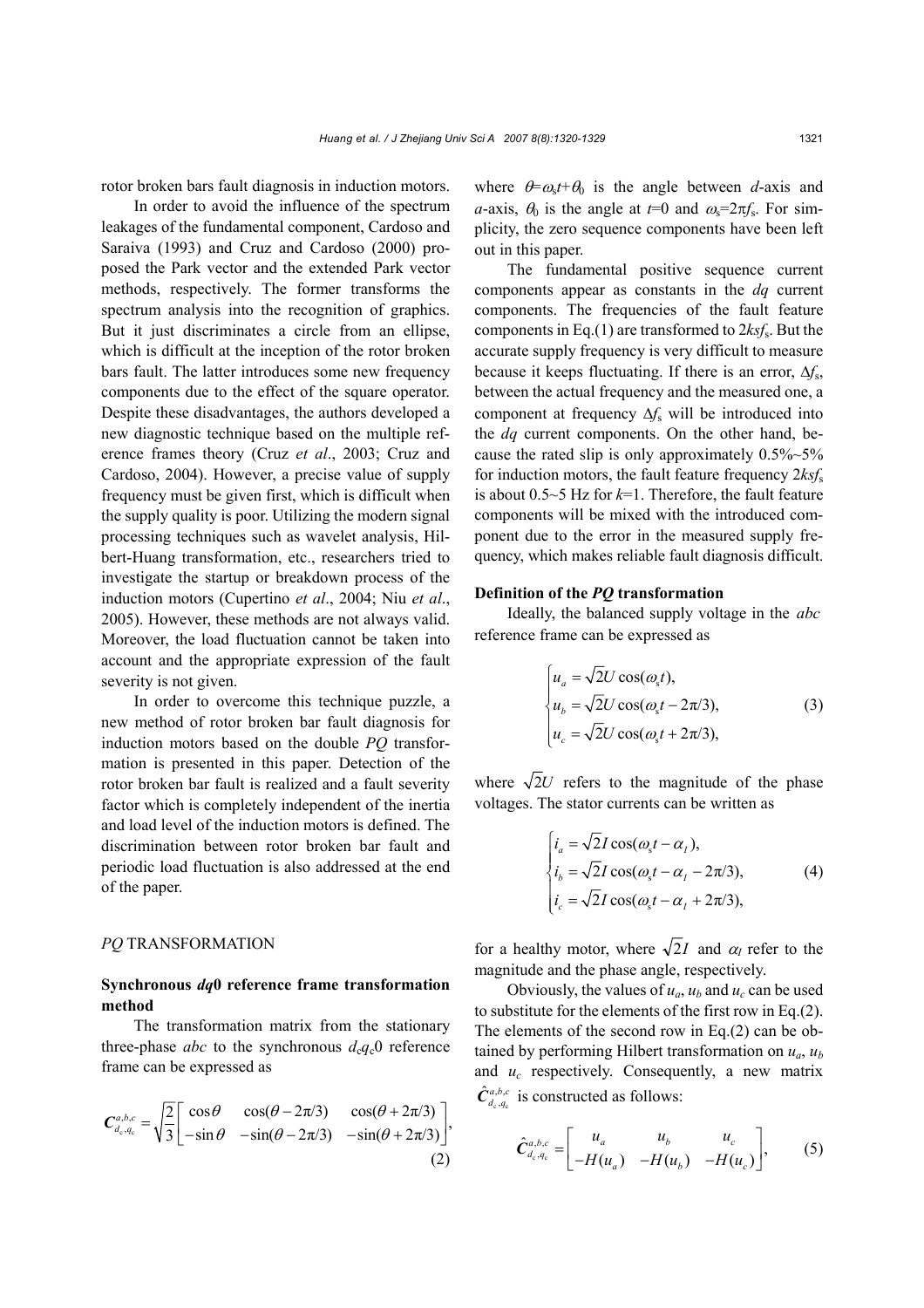where *H* refers to the Hilbert operator. If the initial phase angle of the *a*-phase voltage is used as the angle between *d*- and *a*-axis, the relationship between Eq.(5) and Eq. $(2)$  is

$$
\hat{\mathbf{C}}_{d_{\mathrm{c}},q_{\mathrm{c}}}^{a,b,c} / \mathbf{C}_{d_{\mathrm{c}},q_{\mathrm{c}}}^{a,b,c} = \sqrt{3}U. \tag{6}
$$

Then, performing the *dq*0 reference frame transformation on the stator currents based on  $\hat{C}^{a,b,c}_{d_c,q_c}$ , the  $dq$ current components can be given by

$$
\begin{bmatrix} i_d \\ i_q \end{bmatrix} = \hat{C}_{d_c,q_c}^{a,b,c} \begin{bmatrix} i_a \\ i_b \\ i_c \end{bmatrix} = 3UI \begin{bmatrix} \cos \alpha_1 \\ -\sin \alpha_1 \end{bmatrix} = \begin{bmatrix} P \\ -Q \end{bmatrix}.
$$
 (7)

The active power *P* and the negative value of the reactive power *Q* are obtained from Eq.(7). Consequently, we define the transformation of the stator currents based on  $\hat{C}_{d_c, q_c}^{a, b, c}$  as the *PQ* transformation, which avoids calculation of the supply frequency. Exchanging the elements of the second and third column in Eq.(5), the counterclockwise *PQ* transformation matrix can be written as

$$
\overline{C}_{d_c, q_c}^{a, b, c} = \begin{bmatrix} u_a & u_c & u_b \\ -H(u_a) & -H(u_c) & -H(u_b) \end{bmatrix}.
$$
 (8)

# **Extraction of the fundamental positive sequence components of the supply voltage**

The voltages of  $u_a$ ,  $u_b$  and  $u_c$  in Eqs.(5) and (8) are the fundamental positive sequence components of the supply voltage. However, the supply voltage contains the negative sequence and the harmonics components. The *PQ* transformation matrix will become complicated (Lee *et al*., 2004). Therefore, the fundamental positive sequence components of the supply voltage must be extracted first in order to eliminate the unwanted harmonics in the *PQ* components.

A low-pass digital filter can be used to eliminate the high harmonics in the supply voltage. The filtered supply voltage which only comprises the positive and negative sequence fundamental components can be expressed as

$$
\begin{cases}\n u_a = \sqrt{2} \Big[ U^+ \cos(\omega_s t + \phi_u^+) + U^- \cos(\omega_s t + \phi_u^-) \Big], \\
 u_b = \sqrt{2} \Big[ U^+ \cos(\omega_s t + \phi_u^+ - 2\pi/3) + \\
 U^- \cos(\omega_s t + \phi_u^- + 2\pi/3) \Big], \\
 u_c = \sqrt{2} \Big[ U^+ \cos(\omega_s t + \phi_u^+ + 2\pi/3) + \\
 U^- \cos(\omega_s t + \phi_u^- - 2\pi/3) \Big],\n\end{cases}
$$
\n(9)

where  $\sqrt{2}U^+$ ,  $\sqrt{2}U^-$ ,  $\phi_u^+$  and  $\phi_u^-$  refer to the magnitude and phase angle of the positive and negative sequence fundamental voltage components respectively. Then the  $\alpha\beta$  voltage components can be achieved by

$$
\begin{cases}\nv_{\alpha} = \sqrt{3} \Big[ U^+ \cos(\omega_s t + \phi_u^+) + U^- \cos(\omega_s t + \phi_u^-) \Big] \\
= v_{\alpha}^+ + v_{\alpha}^-,\n\end{cases}
$$
\n
$$
\begin{cases}\nv_{\beta} = \sqrt{3} \Big[ U^+ \sin(\omega_s t + \phi_u^+) - U^- \sin(\omega_s t + \phi_u^-) \Big] \\
= v_{\beta}^+ + v_{\beta}^-.\n\end{cases}
$$
\n(10)

Performing Hilbert transformation on  $v_\alpha$  and  $v_\beta$ in Eq.(10) respectively, the fundamental positive sequence components in the  $\alpha\beta$ 0 reference frame can be calculated by

$$
\begin{cases} v_{\alpha}^{+} = [v_{\alpha} - H(v_{\beta})]/2, \\ v_{\beta}^{+} = [v_{\beta} + H(v_{\alpha})]/2, \end{cases}
$$
 (11)

where  $v_{\alpha}^{+}$  and  $v_{\beta}^{+}$  refer to the fundamental positive sequence components of the supply voltage in the  $\alpha\beta$ 0 reference frame. Then, the fundamental positive sequence components of the supply voltage can be obtained through the reverse  $\alpha\beta$ 0 reference frame transformation.

### DIAGNOSIS OF ROTOR BROKEN BAR FAULT

## **Elimination of the negative sequence current components**

The high order harmonics in the stator currents can be eliminated in a similar way with the one described earlier for the case of the supply voltages.

However, the negative sequence components in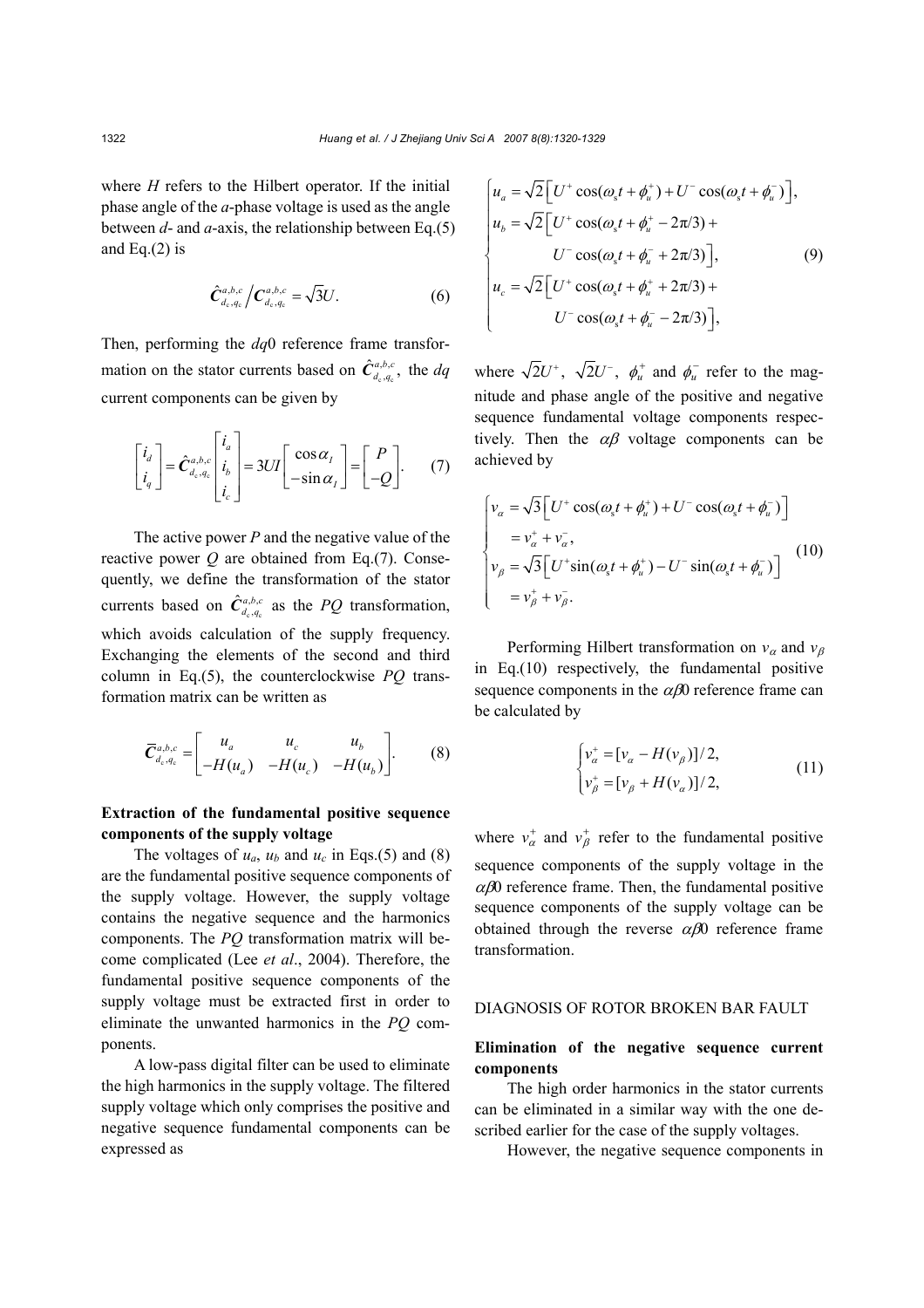the motor supply current will appear because of the inherent asymmetry of the induction motor and the asymmetrical supply voltages. This will result in 2nd order harmonic of the supply current in the *PQ* components, which can also make the rotor fault diagnosis difficult. Therefore, the negative sequence current components should be eliminated before the rotor broken bar fault diagnosis.

After being filtered with a low-pass filter, the stator currents for a healthy motor can be expressed as

$$
\begin{cases}\ni_a = \sqrt{2} \Big[ I^+ \cos(\omega_s t - \phi_i^+) + I^- \cos(\omega_s t - \phi_i^-) \Big], \\
i_b = \sqrt{2} \Big[ I^+ \cos(\omega_s t - \phi_i^+ - 2\pi/3) + \\
I^- \cos(\omega_s t - \phi_i^- + 2\pi/3) \Big], \\
i_c = \sqrt{2} \Big[ I^+ \cos(\omega_s t - \phi_i^+ + 2\pi/3) + \\
I^- \cos(\omega_s t - \phi_i^- - 2\pi/3) \Big],\n\end{cases}
$$
\n(12)

where  $\sqrt{2}I^+$ ,  $\sqrt{2}I^-$ ,  $\phi_i^+$  and  $\phi_i^-$  represent the magnitude and phase of the positive and negative sequence fundamental current components respectively. After performing the counterclockwise *PQ* transformation on the current components in Eq.(12), the *PQ* components include a component at twice the fundamental supply frequency and a DC component which should be filtered from them. The positive sequence current components can then be calculated through the reverse counterclockwise *PQ* transformation of the filtered *PQ* components.

#### **Detection of the rotor broken bar fault**

It can be concluded from Eq.(7) that both *PQ* components for a healthy motor are constant. If we define the *PQ* coordinate using the *P* and *Q* components as the coordinate axes, the locus of the *PQ* components for the healthy motor will correspond to a dot. But for the motor with rotor broken bar, its stator currents contain the new left and right side band components. And *ia*′ can be written as (Cruz *et al*., 2003)

$$
i'_a = \sqrt{2}I\cos(\omega_s t - \alpha_I) + \sqrt{2}I_1\cos[(1 - 2s)\omega_s t - \alpha_1] + \sqrt{2}I_r\cos[(1 + 2s)\omega_s t - \alpha_r],
$$
\n(13)

where  $\sqrt{2} I_1$ ,  $\sqrt{2} I_2$ ,  $\alpha$  and  $\alpha$  refer to the magnitude

and phase of the left and right side band current components respectively. Performing *PQ* transformation on the current components described in Eq.(13), the *PQ* components can be calculated as follows:

$$
\begin{bmatrix} P' \\ Q' \end{bmatrix} = \hat{C}_{d_c,q_c}^{a,b,c} [i'_a \ i'_b \ i'_c]^{\mathrm{T}} = \begin{bmatrix} P \\ -Q \end{bmatrix} +
$$
  
3U 
$$
\begin{bmatrix} I_1 \cos(2s\omega_s t + \alpha_1) + I_r \cos(2s\omega_s t - \alpha_r) \\ -I_1 \sin(2s\omega_s t + \alpha_1) + I_r \sin(2s\omega_s t - \alpha_r) \end{bmatrix}.
$$
 (14)

As can be concluded from Eq.(14), the *PQ* components contain a DC component plus an additional component at twice the rotor slip frequency when the rotor broken bar fault occurs. Obviously, the representation of the *PQ* components in the *PQ* plane is an elliptic pattern. The coordinates of the ellipse center are the DC values of the *PQ* components in the *PQ* plane and its major and minor axes are  $3U(I_1+I_r)$ and  $3U(I_1-I_r)$  respectively. Consequently, the rotor broken bar fault can be detected by recognition of the locus of the *PQ* components in the *PQ* plane.

The proposed fault diagnosis method, which combine counterclockwise and clockwise *PQ* transformations, is called the double *PQ* transformation.

## **Evaluation of rotor fault severity factor**

Cruz *et al*.(2003) pointed out that the major axis of the ellipse can be used as the rotor fault indicator, and that the distance between the point of no-load condition and the center of the ellipse can be used as its normalization value. They also concluded that the fault severity factor, which is completely independent of the inertia and load level of the induction motors, can be obtained. However, based on the following analysis, the defined fault severity factor in (Cruz *et al*., 2003) is not completely independent of the inertia and load level.

Taking into account the speed oscillation effects, the side band current components for a rotor broken bar motor can be expressed as (Filippetti *et al*., 1998; Bellini *et al*., 2001).

$$
\begin{cases}\ni_{a1} = \sqrt{2}I_1 \cos[(1-2s)\omega_s t - \alpha_{I_1}], \\
i'_{a1} = \sqrt{2}I_1' \sin[(1-2s)\omega_s t - \alpha_{I_1} - \phi_z], \\
i_{a2} = -\sqrt{2}I_2 \sin[(1+2s)\omega_s t - 2\alpha_{\phi} + \alpha_{I_1} - \phi_z],\n\end{cases}
$$
\n(15)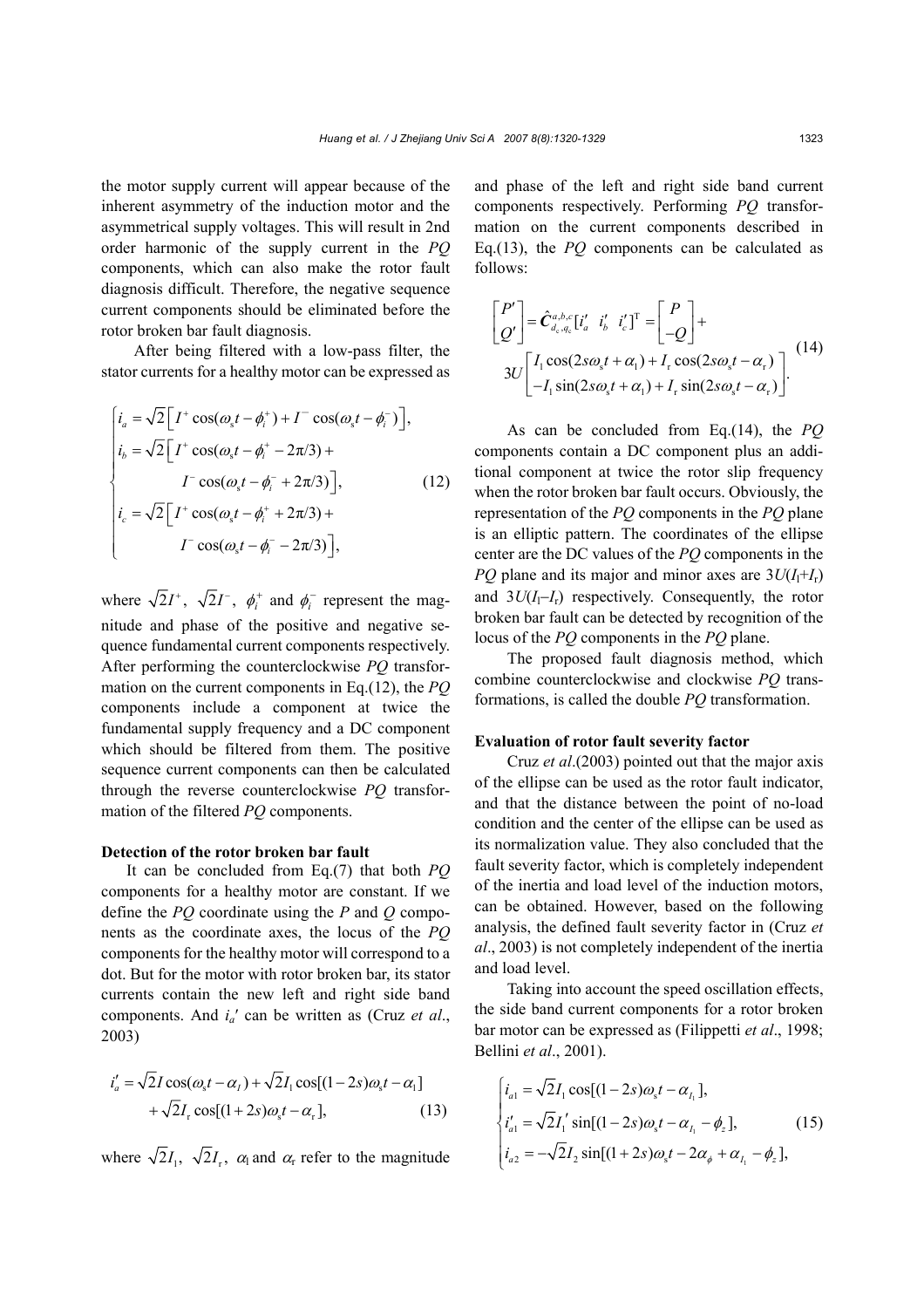where  $i_{a1}$  represents the first left side band component, which is directly derived from the rotor broken bar fault,  $i'_{a1}$  and  $i_{a2}$  are the left and right side band components derived from the consequent speed oscillation respectively. Performing *PQ* transformation on the current components in Eq.(14), the corresponding *P* and *Q* components can be given by

$$
\begin{cases}\nP_1 = K_1 \cos(2s\omega_s t + \alpha_{I_1}), \\
P'_1 = -K'_1 \sin(2s\omega_s t + \alpha_{I_1} + \phi_2), \\
P_2 = -K_2 \sin(2s\omega_s t + \alpha_{I_1} - \phi_2 - 2\alpha_{\phi}), \\
Q_1 = -K_1 \sin(2s\omega_s t + \alpha_{I_1}), \\
Q'_1 = -K'_1 \cos(2s\omega_s t + \alpha_{I_1} + \phi_2), \\
Q_2 = K_2 \cos(2s\omega_s t + \alpha_{I_1} - \phi_2 - 2\alpha_{\phi}),\n\end{cases} (16)
$$

where  $K_1 = 3U I_1$ ,  $K_1' = 3U I_1'$  and  $K_2 = 3U I_2$ .

Applying the principle of superposition, Eq.(16) can be rewritten as

$$
\begin{cases}\nP^{\mathrm{F}} = (P_{1} + P_{1}') + P_{2} = P_{\mathrm{L}}^{\mathrm{F}} + P_{\mathrm{R}}^{\mathrm{F}}, \nQ^{\mathrm{F}} = (Q_{1} + Q_{1}') + Q_{2} = Q_{\mathrm{L}}^{\mathrm{F}} + Q_{\mathrm{R}}^{\mathrm{F}}.\n\end{cases}
$$
\n(17)

Substituting the variables in Eq. $(17)$  with Eq. $(16)$ , the fault feature power components can be obtained as

$$
\begin{cases}\nP_{\rm L}^{\rm F} = P_{\rm l} + P_{\rm l}' = K_{\rm L} \cos(2s\omega_s t + \alpha_{I_1} + \beta), \\
P_{\rm R}^{\rm F} = P_{\rm 2} = K_{\rm 2} \cos(2s\omega_s t + \alpha_{I_1} - \phi_{\rm z} - 2\alpha_{\phi} + \pi/2), \\
Q_{\rm L}^{\rm F} = Q_{\rm l} + Q_{\rm l}' = -K_{\rm L} \sin(2s\omega_s t + \alpha_{I_1} + \beta), \\
Q_{\rm R}^{\rm F} = Q_{\rm 2} = K_{\rm 2} \sin(2s\omega_s t + \alpha_{I_1} - \phi_{\rm z} - 2\alpha_{\phi} + \pi/2),\n\end{cases} (18)
$$

where superscript F refers to the feature power components derived from rotor broken bar fault, subscripts L and R refer to the left and right side band component respectively. And

$$
\begin{cases} K_{\text{L}} = \sqrt{(K_1 - K_1' \sin \phi_z)^2 + (K_1' \cos \phi_z)^2}, \\ \cos \beta = (K_1 - K_1' \sin \phi_z) / K_{\text{L}}. \end{cases}
$$
(19)

It can be seen from Eqs.(17) and (18) that the locus of  $P^{\text{F}}$  and  $Q^{\text{F}}$  in the *PQ* plane has elliptical pattern. And Eq.(17) can be transformed into the standard elliptical equation as

$$
\begin{cases}\nP^{\mathrm{F}} = K_{\mathrm{L}} \cos[\theta_{1} + (2\alpha_{\phi} + \phi_{z} + \beta - \pi/2)/2] + \\
K_{2} \cos[\theta_{1} - (2\alpha_{\phi} + \phi_{z} + \beta - \pi/2)/2], \\
Q^{\mathrm{F}} = -K_{\mathrm{L}} \sin[\theta_{1} + (2\alpha_{\phi} + \phi_{z} + \beta - \pi/2)/2] + \\
K_{2} \sin[\theta_{1} - (2\alpha_{\phi} + \phi_{z} + \beta - \pi/2)/2],\n\end{cases}
$$
\n(20)

where  $\theta_1 = 2 s \omega_s t + \alpha_L + (\beta - 2 \alpha_s - \phi_z + \pi/2)/2$ .

Using the power components to replace the current components, the fault severity factor  $\delta$  can be rewritten as

$$
\delta = (K_{\rm L} + K_2) / S,\tag{21}
$$

where  $S = \sqrt{(P - P_0)^2 + (Q - Q_0)^2}$  represents the load power component. The numerator represents the major axis of the ellipse and the denominator represents the distance between the point of (*P*,*Q*) whose coordinates are the DC values of the *PQ* components and the point  $(P_0, Q_0)$  corresponding to the no-load condition of the motor in the *PQ* plane.

When the motor operates under the no-load condition,  $\phi_z$  is close to 90°. As can be seen from Eqs.(16) and (17),  $P_1$  has the reverse phase angle with  $P_1'$  and the same phase angle with  $P_R^F$ . Similarly, the same relationship lies in the *Q*-axis components. As the slip is very small for large induction motors, 1±2*s*≅1, i.e., *I*1′≈*I*2 (Filippetti *et al*., 1998; Bellini *et al*., 2001). Therefore, the major axis of the ellipse follows

$$
K_{\rm L} + K_2 \approx K_{\rm L}.\tag{22}
$$

In this condition, the fault severity factor  $\delta$ , using the major axis of the ellipse as the fault indicator, is independent of the inertia and load of the motor. But φ*z* will be decreased with the increase of the load level, which will result in

$$
K_{\rm L} + K_2 > K_{\rm l}.\tag{23}
$$

With the increase of the load level, the calculated  $\delta$  will be increased, as shown in Fig.1, which shows the relationship between  $\delta$  and the power factor of the motor for several different values of  $K_1'/K_1$ .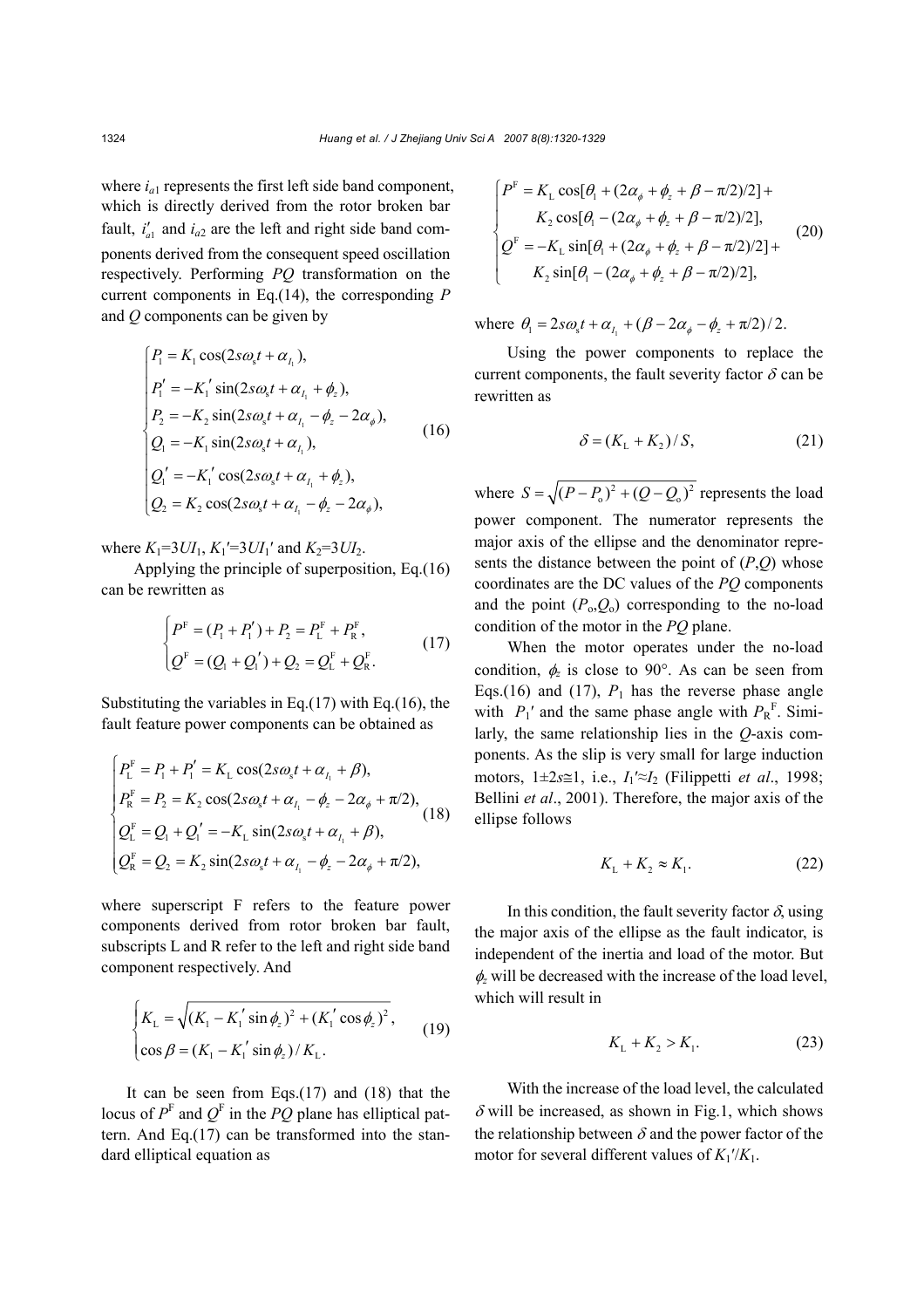

**Fig.1 Fault severity factor vs power factor of the motor**

According to the detailed discussion (Filippetti *et al*., 1998; Bellini *et al*., 2001), it can be concluded that

$$
\frac{K_1}{K_1'} = \frac{8Js^2\omega_s Z}{3(1-2s)p^2\phi^2},
$$
\n(24)

where  $Z = \sqrt{x^2 + (r_s + r_r /s)^2}$  represents the equivalent circuit impedance, *x* represents the sum of the stator and rotor leakage reactance,  $r_s$  and  $r_r$  represent the stator and rotor resistance, respectively. Based on the above analysis, the law can be given as

$$
\begin{cases}\n\text{load } \uparrow \to \cos \phi_z \uparrow \to s \uparrow \to K_1'/K_1 \uparrow \to \delta \uparrow, \\
\text{inertia}(J) \uparrow \to K_1'/K_1 \uparrow \to \delta \uparrow.\n\end{cases} (25)
$$

It can be concluded that, using the major axis of the ellipse as the fault indicator, the defined fault severity factor cannot be completely independent of the inertia and load of the motor. In order to get a more appropriate evaluation for  $\delta$ , the power component corresponding to the first left-side-band current component, which is directly derived from the rotor broken bar fault, should be selected as the indicator. Thus, a new fault severity factor  $\delta'$  is defined as

$$
\delta' = K_1 / S. \tag{26}
$$

#### **Calculation of the rotor fault indicator**

In order to calculate the fault severity factor defined by Eq.(26), the magnitude  $K_1$  of the power component directly derived from rotor broken bar fault should be calculated firstly. Performing Hilbert transformation on the second formula of Eq.(20), then adding it to the first one, the result can be obtained as

$$
\begin{cases} P_{\rm L}^{\rm F} = [P^{\rm F} + H(Q^{\rm F})]/2, \\ P_{\rm R}^{\rm F} = [P^{\rm F} - H(Q^{\rm F})]/2. \end{cases} \tag{27}
$$

 $Q_{\rm L}^{\rm F}$  and  $Q_{\rm R}^{\rm F}$  can be calculated in a similar way. The *PQ* components are thus decomposed into the left and right side band components which are respectively of  $p_{\text{L}}^{\text{F}} = \{P_{\text{L}}^{\text{F}}, Q_{\text{L}}^{\text{F}}\}$  and  $p_{\text{R}}^{\text{F}} = \{P_{\text{R}}^{\text{F}}, Q_{\text{R}}^{\text{F}}\} = \{P_{2}, Q_{2}\}.$ 

As can be seen from Eqs.(16) and (17),  $p'_1 = \{P'_1, Q'_1\}$  and  $p_R^F$ , which are derived from the consequent speed oscillation, are approximately equal in magnitude and displaced by  $2\alpha_{\phi}+2\phi_{z}$  in phase. Therefore,  $p_1$ ' can be computed by shifting  $p_R^F$ backward by  $2\alpha_{\phi}+2\phi_z$ . Then, subtracting  $\boldsymbol{p}_1$ ' from  $\boldsymbol{p}_L^F$ , the feature components of  $p_1 = {P_1, Q_1}$  can be directly derived from the rotor broken bar fault and its magnitude  $K_1$  can be obtained.

# DISCRIMINATION OF ROTOR BROKEN BAR FAULT AND LOAD FLUCTUATION

If the speed oscillation of  $\Delta\omega$  is derived from the motor load fluctuation at frequency  $s\omega_s$ , the side band components of  $(1\pm 2s)f_s$  will also appear in the stator currents. Therefore, when the frequency of load fluctuation is close to the frequency of rotor fault feature components, their spectrum will be mixed with each other, which will cause error in the diagnostic results (Schoen and Habetler, 1995; 1997). Consequently, how to discriminate the rotor broken bar fault and the load fluctuation of the motor is a major problem.

According to (Filippetti *et al*., 1998; Bellini *et al*., 2001), if the load fluctuates at frequency of  $s\omega_s$  for the healthy motor, the induced feature components in the stator current can be expressed as

$$
\begin{cases}\ni'_{a1} = \sqrt{2}I'_1 \sin[(1-2s)\omega_s t - \alpha_{I_1} - \phi_z], \\
i_{a2} = -\sqrt{2}I_2 \sin[(1+2s)\omega_s t - 2\alpha_{\phi} + \alpha_{I_1} - \phi_z].\n\end{cases}
$$
\n(28)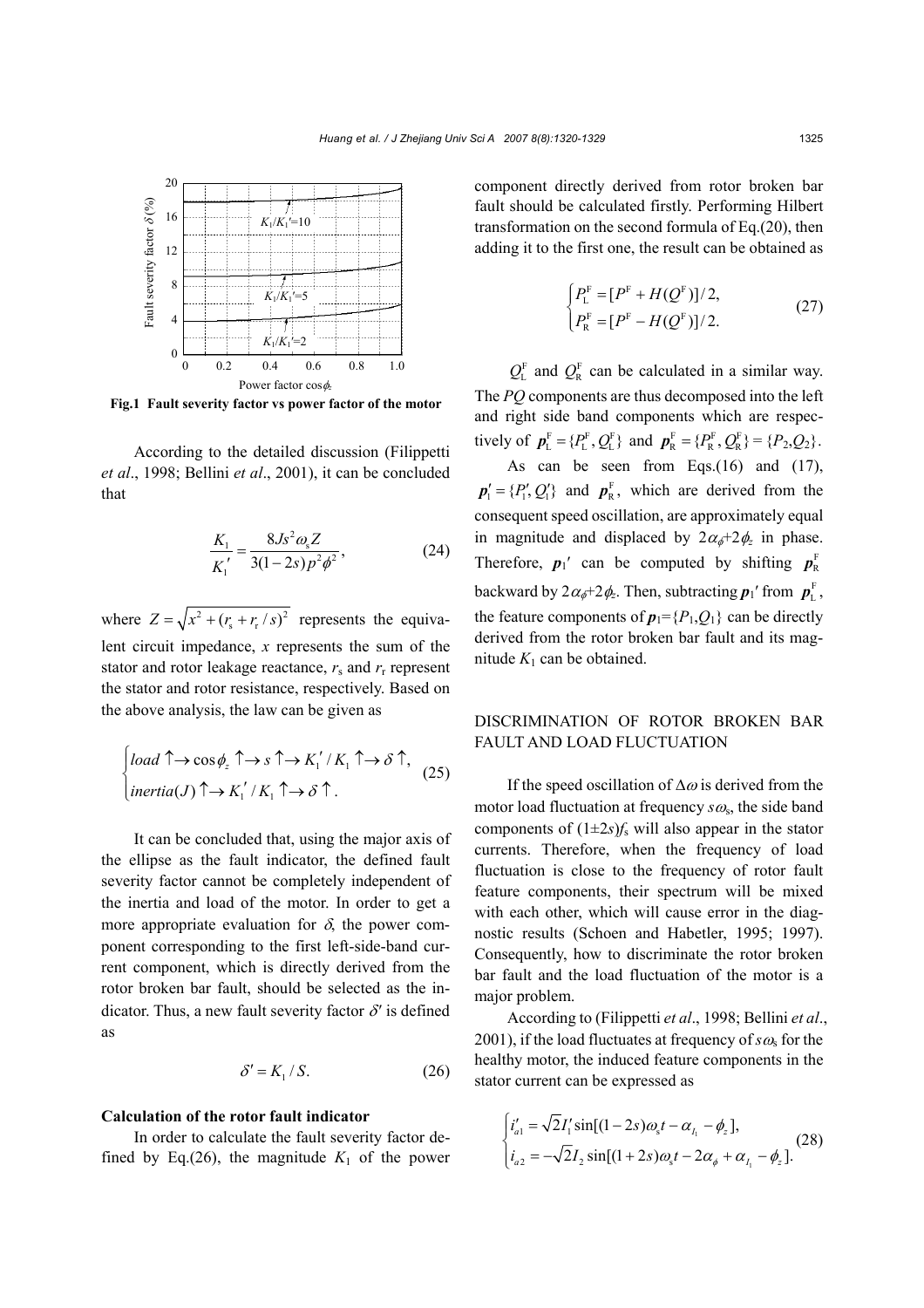Similarly, performing *PQ* transformation on the currents components in Eq.(28), the results can be given by

$$
\begin{cases}\n P^{\mathrm{T}} = P_{1}^{\prime} + P_{2} = P_{\mathrm{L}}^{\mathrm{T}} + P_{\mathrm{R}}^{\mathrm{T}}, \\
 Q^{\mathrm{T}} = Q_{1}^{\prime} + Q_{2} = Q_{\mathrm{L}}^{\mathrm{T}} + Q_{\mathrm{R}}^{\mathrm{T}},\n\end{cases} (29)
$$

where superscript T refers to the feature components derived from load fluctuation, subscripts L and R correspond to the left and right side band current components, respectively.

Substituting the variables in Eq.(29) with Eq.(16), Eq.(29) can be rewritten as

$$
\begin{cases}\nP_{\rm L}^{\rm T} = P_{\rm I}^{\prime} = K_{\rm I}^{\prime} \cos(2s\omega_{\rm s}t + \alpha_{I_{\rm I}} + \phi_{z} + \pi/2),\\
P_{\rm R}^{\rm T} = P_{\rm 2} = K_{\rm 2} \cos(2s\omega_{\rm s}t + \alpha_{I_{\rm I}} - \phi_{z} - 2\alpha_{\phi} + \pi/2),\\
Q_{\rm L}^{\rm T} = Q_{\rm I}^{\prime} = -K_{\rm I}^{\prime} \sin(2s\omega_{\rm s}t + \alpha_{I_{\rm I}} + \phi_{z} + \pi/2),\\
Q_{\rm R}^{\rm T} = Q_{\rm 2} = K_{\rm 2} \sin(2s\omega_{\rm s}t + \alpha_{I_{\rm I}} - \phi_{z} - 2\alpha_{\phi} + \pi/2).\n\end{cases} (30)
$$

As can be seen from Eq.(30), the locus of  $P<sup>T</sup>$  and *Q*T is also an elliptical pattern in the *PQ* plane. And Eq.(29) can also be transformed to the standard elliptical equation as

$$
\begin{cases}\nP^{\mathrm{T}} = K_1' \cos[\theta_2 + (\alpha_\phi + \phi_z)] + K_2 \cos[\theta_2 - (\alpha_\phi + \phi_z)], \\
Q^{\mathrm{T}} = -K_1' \sin[\theta_2 + (\alpha_\phi + \phi_z)] + K_2 \sin[\theta_2 - (\alpha_\phi + \phi_z)],\n\end{cases}
$$
\n(31)

where  $\theta_2 = 2 s \omega_s t + \alpha_{I_1} - \alpha_{\phi} + \pi/2$ .

Ideally, discrimination of the rotor broken bar fault and load fluctuation can be realized by calculating  $\delta'$ . According to Eq.(26) and the above discussion,  $\delta'$  should be zero for the load fluctuating motor. However, it can be concluded from (Filippetti *et al*., 1998; Bellini *et al.*, 2001) that  $I_2>I_1'$  due to the influence of the motor slip. Therefore,  $\delta'$  is not zero, but a value related to the minor axis of the ellipse. The problem will become even more complicated when the frequency of the load fluctuation is non-sinusoidal. Consequently, more effective discrimination method should be investigated.

Defining the angle between the major axis of the ellipse and the *P* axis for the rotor broken bar and the load fluctuated motor as  $\alpha_F$  and  $\alpha_T$  respectively, the following results can be achieved based on Eq.(20) and Eq.(31), i.e.,

$$
\begin{cases}\n\alpha_{\rm F} = \pi - (2\alpha_{\phi} + \phi_z + \beta - \pi/2)/2, \\
\alpha_{\rm T} = \pi - (\alpha_{\phi} + \phi_z).\n\end{cases}
$$
\n(32)

 $\phi$ <sub>z</sub>∈(0, $\pi$ /2) for a loaded induction motor and  $\alpha$ <sub>ø</sub>≈ $\pi$ /2 because the stator resistance and leakage reactance are usually very small, therefore  $\alpha_{\text{T}} \in (0,\pi/2)$ . It can be demonstrated from Eq.(19) that  $\alpha_F \in (\pi/2, 3\pi/4)$  when the inertia of the motor approaches some critical value (Filippetti *et al*., 1998; Bellini *et al*., 2001).

Consequently, the rotor broken bar fault and the load fluctuation can be discriminated by recognition of the orientation of the ellipse of the *PQ* components in the *PQ* plane. The ellipses of  $E_F$  and  $E_T$  for the rotor broken bar and load fluctuated motor are shown in Fig.2.



**Fig.2 Ellipse for load fluctuated and rotor fault motor**

The relationship between  $\alpha_F$ ,  $\alpha_T$  and the motor power factor  $\cos \phi_z$  for  $I_1'/I_1 = 5$  is shown in Fig.3. They both increase with the motor load level, but satisfy  $\alpha_F \in (\pi/2, 3\pi/4)$  and  $\alpha_T \in (0, \pi/2)$  all along.



**Fig.3**  $\alpha_F$  and  $\alpha_T$  vs the motor power factor when  $I_1/I_1=5$ 

#### EXPERIMENTAL RESULTS

#### **Experimental system**

In order to test the applicability of the proposed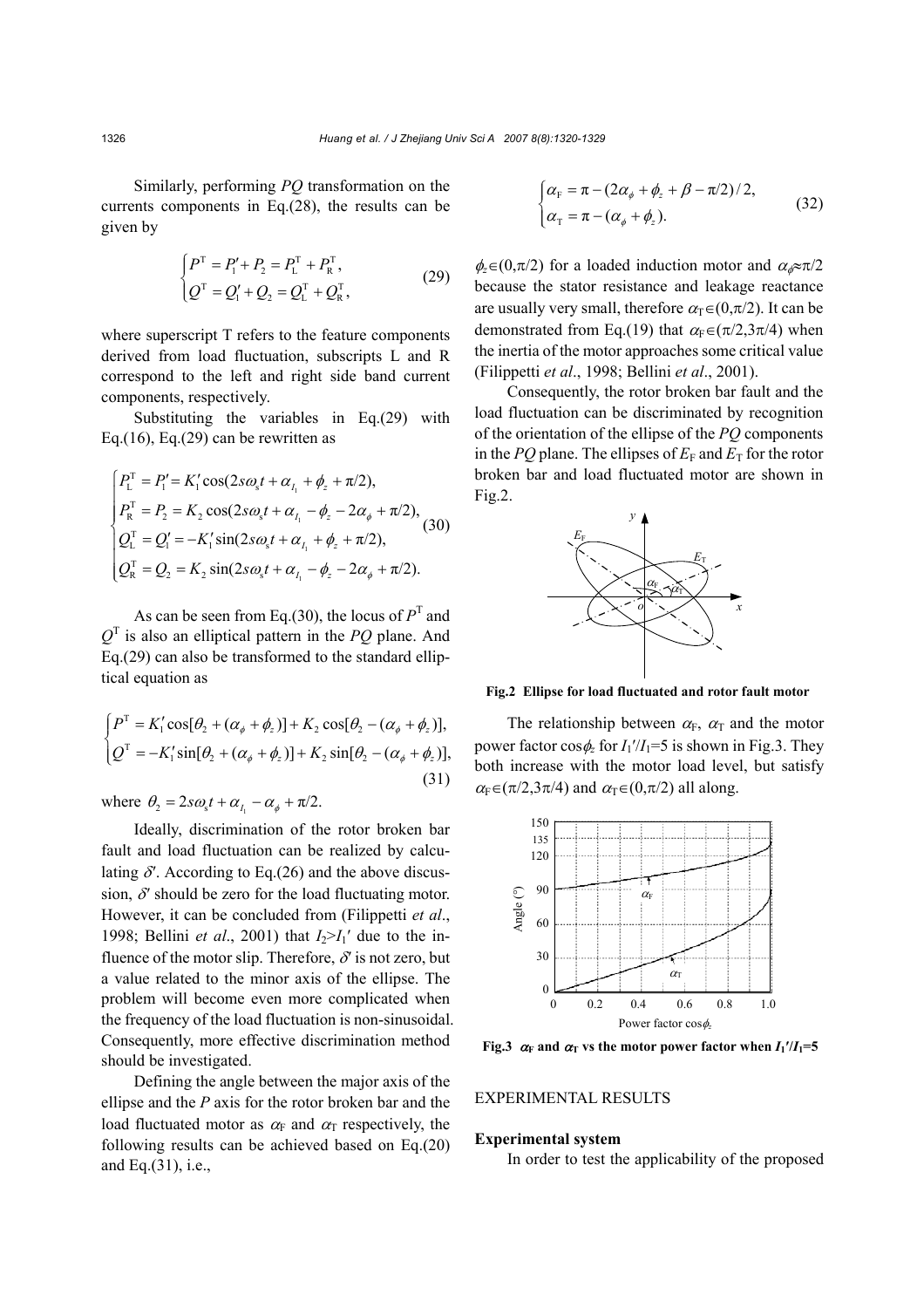diagnostic techniques for the diagnosis of rotor broken bars, a special test motor was used. It was a 4 kW, 380 V, 10 A, 50 Hz, 4 pole, 1400 r/min, 32 rotor bars induction motor. A set of additional cage rotors fabricated with the following faults, one rotor broken bar, two-adjacent rotor broken bars are used for test. The test motor is star-connected and without neutral line. A coaxial separately excited DC generator is used as the load of the test motor. The load oscillation of the induction motor is simulated by periodically changing the external resistance which is used as the load of the DC generator.

The terminal data  $u_{ab}$ ,  $u_{cb}$ ,  $i_a$  and  $i_c$  of the line-connected motor are acquired. The voltages and currents of the 3rd phase can be calculated by

$$
i_b = -(i_a + i_c),
$$
\n(33)\n
$$
\begin{bmatrix} u_a \\ u_b \\ u_c \end{bmatrix} = \frac{1}{3} \begin{bmatrix} 1 & 0 & -1 \\ -1 & 1 & 0 \\ 0 & -1 & 1 \end{bmatrix} \begin{bmatrix} u_{ab} \\ u_{bc} \\ u_{ca} \end{bmatrix} = \frac{1}{3} \begin{bmatrix} 2u_{ab} - u_{cb} \\ -u_{ab} - u_{cb} \\ -u_{ab} + 2u_{cb} \end{bmatrix}.
$$
\n(34)

The sample rate is 10 kHz and the software synchronization is adopted. A pre-filter whose cutoff frequency satisfies the Shannon sample law is used to avoid the collapse of high frequency components. The same low pass digital filter is used to filter the highfrequency components in the sample data.

#### **Results and analysis**

The *PQ* locus is shown in Fig.4 when the test motor is under the rated load condition.  $E_n$ ,  $E_1$  and  $E_2$ are for the healthy as well as one and two adjacent rotor broken bars motor. *E*n shows that the *PQ* components are both basically constant for the healthy motor. So their representation is a point in the *PQ* plane. But if the motor has rotor broken bar fault, the representation of its *PQ* components is an ellipse in the *PQ* plane. The major and minor axes for the two adjacent rotor broken bars motor are longer than those for the one rotor broken bar motor. This demonstrates that the fault is more serious, which agrees with the number of rotor broken bars. The ellipse centers are different, because the motor load had feeble variations during the 3 tests.

Using the magnitude of  $p_1$  and the major axis of the ellipses as the fault indicator respectively, Fig.5 shows the relationship between the fault severity

factor and the motor load level. It can be concluded from the results presented in Fig.7, that the fault severity factor  $\delta'$  defined in this paper is basically constant under different motor load levels. This demonstrates that it is completely independent of the inertia and load level. However,  $\delta$  will increase with the increase of the motor load level, and is larger than  $\delta'$ at the same motor load level, which also agrees with the theoretical analysis.





**Fig.5 Fault severity factor vs load level of the rotor broken bar motor** 

Figs.6 and 7 show the locus of the *PQ* components for the two adjacent rotor broken bars and the load fluctuated motor when operated under half- and full-load respectively. As can be seen from Figs.6 and 7, the angle between the major axis of the ellipse and the *P* axis is larger than 90° for the motor with broken bar, but less than 90° for the load fluctuated motor. Therefore, the rotor broken bar fault and the load fluctuation can be easily discriminated based on the orientation of the ellipses. In both conditions, the angle between the major axis of the ellipse and the *P* axis increases with the motor load level. This also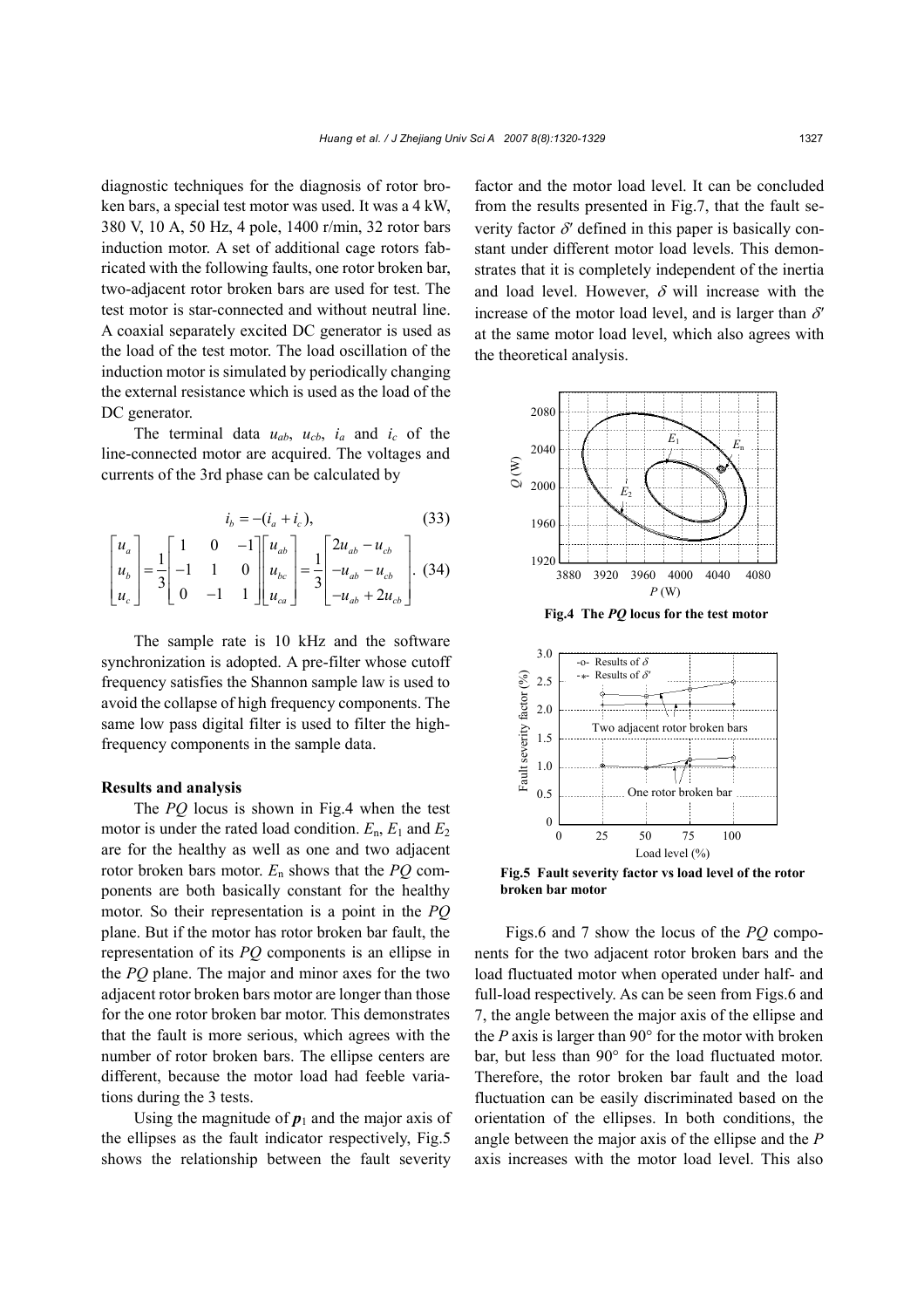

**Fig.6** *PQ* **of the two adjacent rotor broken bars motor**  (a) Half-loaded; (b) Full-loaded

agrees with the theoretical results. Moreover,  $P_2/P_L$ will decrease with the increase of the motor load level, which leads to the decrease of the eccentricity of the ellipse for the rotor broken bar motor. This means the ellipse is more close to a circle with the increase of the motor load level. But  $P_1$ <sup>'</sup>/ $P_2$  does not change significantly with the motor load level. The eccentricity of the ellipse for the load fluctuated motor also does not change significantly. Variations of the major and minor axes of the ellipse for the load fluctuating motor are feeble, because the manual adjustment of the resistance connected with the DC generator just cannot comply with the sine law.

#### **CONCLUSION**

This paper proposes a new rotor broken bar fault diagnosis method for induction motors based on the double *PQ* transformation. The rotor broken bar fault can be detected by recognition of the patterns of the *PQ* components in the *PQ* plane. The proposed



(a) Half-loaded; (b) Full-loaded

method avoids the burden of computation of the supply frequency value, which is influenced by the quality of the supply. A new fault severity factor, which is completely independent of the motor inertia and load level, was defined by the justification of the choice of the fault indicator. Moreover, it has been shown that the presented scheme can also reliably discriminate between rotor broken bar fault and periodic load fluctuation of the induction motors.

### **References**

- Bellini, A., Filippetti, F., Franceschini, G., Tassoni, C., Kliman, G.B., 2001. Quantitative evaluation of induction motor broken bars by means of electrical signature analysis. *IEEE Trans. on Ind. Appl*., **37**(5):1248-1255. [doi:10. 1109/28.952499]
- Bellini, A., Filippetti, F., Franceschini, G., Tassoni, C., Passaglia, R., Saottini, M., Tontini, G., Giovannini, M., Rossi, A., 2002. On-field experience with online diagnosis of large induction motors cage failures using MCSA. *IEEE Trans. on Ind. Appl*., **38**(4):1045-1053. [doi:10.1109/TIA. 2002.800591]
- Bellini, A., Franceschini, G., Tassoni, C., 2006. Monitoring of induction machines by maximum covariance method for